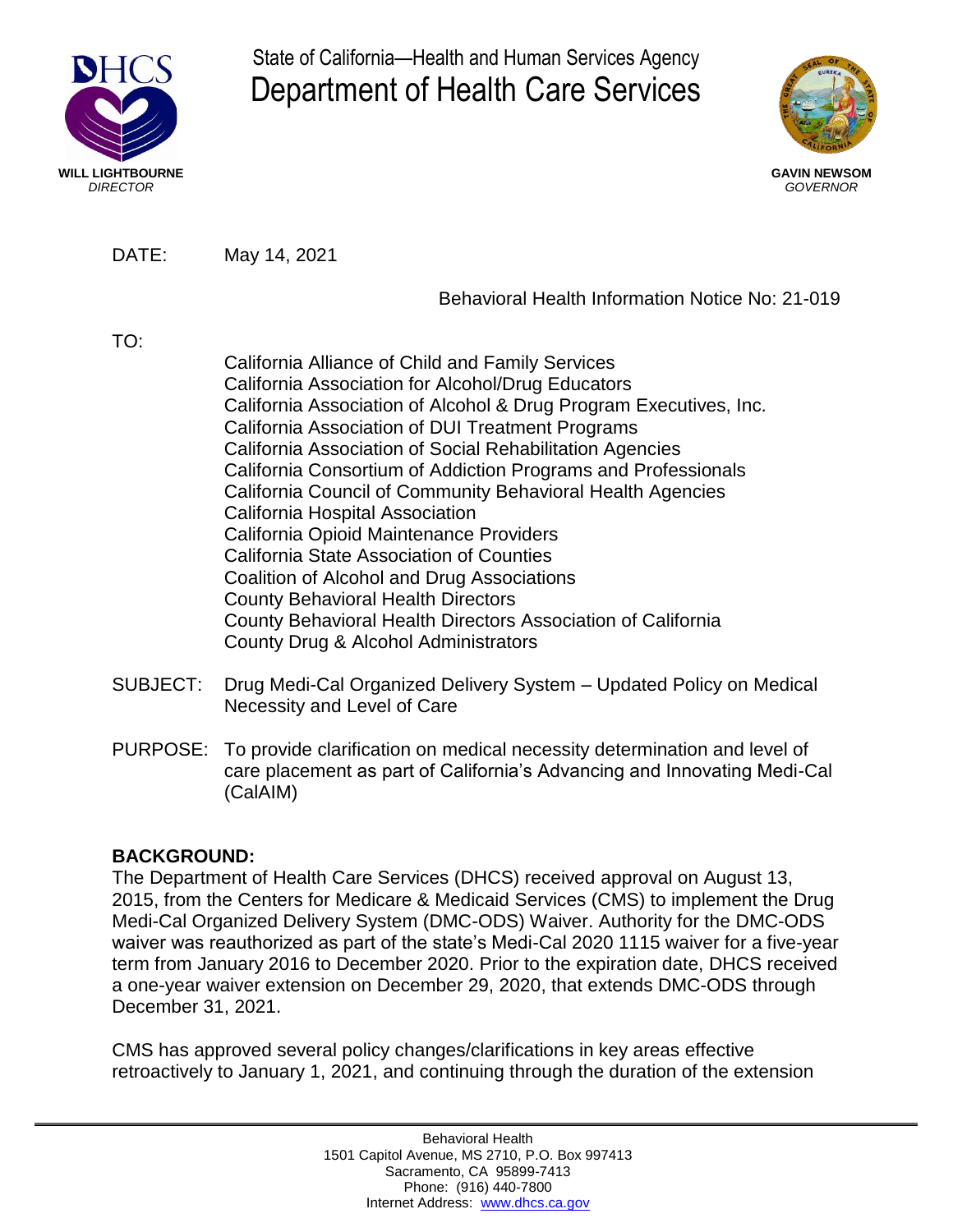Behavioral Health Information Notice No.: 21-019 Page 2 May 14, 2021

period. These changes and clarifications are specified in amendments to the special terms and conditions of the DMC-ODS waiver. DHCS is currently preparing a new waiver request that, if approved by CMS, would authorize the DMC-ODS waiver through December 2026.

This information notice clarifies the policy related to access to treatment during the initial assessment period, medical necessity determination, and level of care placement.

### **POLICY:**

Reimbursement for Treatment during Assessment Period

Within non-residential treatment settings, DMC-ODS services are reimbursable for up to 30 days following the first visit with an Licensed Professional of the Healing Arts (LPHA) or registered/certified counselor, whether or not a Diagnostic and Statistical Manual of Mental Disorders (DSM) diagnosis for Substance-Related and Addictive Disorders is established, or up to 60 days if a provider documents that the client is experiencing homelessness and therefore requires additional time to complete the assessment. Sixty days to complete American Society of Addiction Medicine (ASAM) assessment is also permitted for beneficiaries under 21, as described below. If a client withdraws from treatment prior to establishing a DSM diagnosis for Substance-Related and Addictive Disorders and later returns, the time period starts over.

The Early and Periodic Screening, Diagnostic, and Treatment (EPSDT) Medicaid mandate entitles beneficiaries under the age of 21 to any medically necessary services coverable under a Medicaid state plan to correct or ameliorate identified conditions, even if they do not meet criteria for a substance use disorder (SUD) diagnosis. This includes treatment for risky substance use and early engagement services. Individual and group counseling and educational services are examples of early intervention services covered under EPSDT. DMC-ODS plans and/or providers are still expected to complete an ASAM assessment for youth as described below and offer the level of care and services that are clinically appropriate both during assessment and after assessment is completed. Nothing in the DMC-ODS overrides any EPSDT requirements.

### **Medical Necessity**

To qualify for DMC-ODS services *after* the initial assessment, beneficiaries 21 years of age and older must meet one of the following criteria:

1) Have at least one diagnosis from the current DSM for Substance-Related and Addictive Disorders, with the exception of Tobacco-Related Disorders and Non-Substance-Related Disorders; OR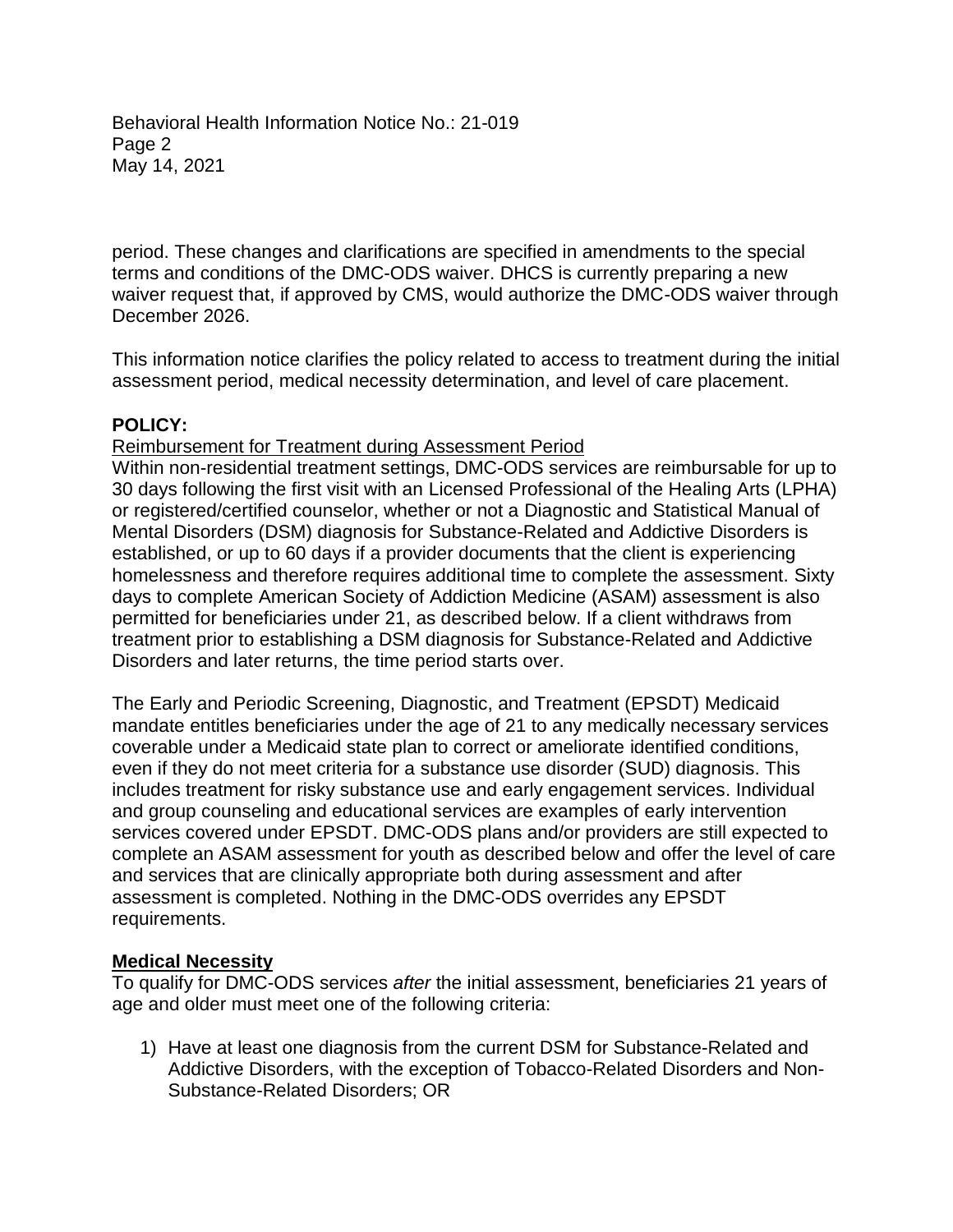Behavioral Health Information Notice No.: 21-019 Page 3 May 14, 2021

2) Have had at least one diagnosis from the current DSM for Substance-Related and Addictive Disorders, with the exception of Tobacco-Related Disorders and Non-Substance Related Disorders, prior to being incarcerated or during incarceration, as determined by substance use history.

Beneficiaries under the age of 21 are eligible to receive Medicaid services pursuant to the EPSDT mandate. Under the EPSDT mandate, beneficiaries under the age of 21 are eligible to receive all appropriate and medically necessary services needed to correct or ameliorate health conditions that are coverable under section 1905(a) Medicaid authority. Nothing in the DMC-ODS overrides any EPSDT requirements. Counties are responsible for the provision of medically necessary DMC-ODS services pursuant to the EPSDT mandate. Beneficiaries under age 21 are eligible for DMC-ODS services without a diagnosis from the DSM for Substance-Related and Addictive Disorders.

A brief ASAM screening may be used to identify the most appropriate services prior to completion of a comprehensive assessment and diagnosis. For beneficiaries of any age, medical necessity for the DMC-ODS service(s) shall be determined by an LPHA based upon an assessment of the client. The DMC-ODS initial assessment shall be performed either face-to-face or via synchronous telehealth ("synchronous telehealth" is defined here as live video) by an LPHA or registered or certified counselor and may be done in the community or the home. If the assessment of the client is completed by a registered or certified counselor, then the LPHA shall evaluate that assessment with the counselor and the LPHA shall make the initial medical necessity determination. The consultation between the LPHA and the registered or certified counselor can be conducted in-person, by synchronous video, or by telephone/audio only.

#### **Level of Care**

The ASAM Criteria assessment shall be used for all beneficiaries to determine placement into the appropriate level of care. For beneficiaries 21 and over, the ASAM Criteria assessment shall be completed within 30 days of the client's first visit with an LPHA or registered/certified counselor. For beneficiaries under 21, the ASAM Criteria assessment shall be completed within 60 days of the client's first visit with an LPHA or registered/certified counselor. If a client withdraws from treatment prior completing the ASAM Criteria assessment and later returns, the time period starts over. A full ASAM Criteria assessment shall not be required to begin receiving DMC-ODS services. The ASAM Criteria Assessment does not need to be repeated unless the client's condition changes. ASAM Criteria Assessment is required before a county DMC-ODS plan authorizes a residential treatment level of care.

These changes are effective as of January 1, 2021.